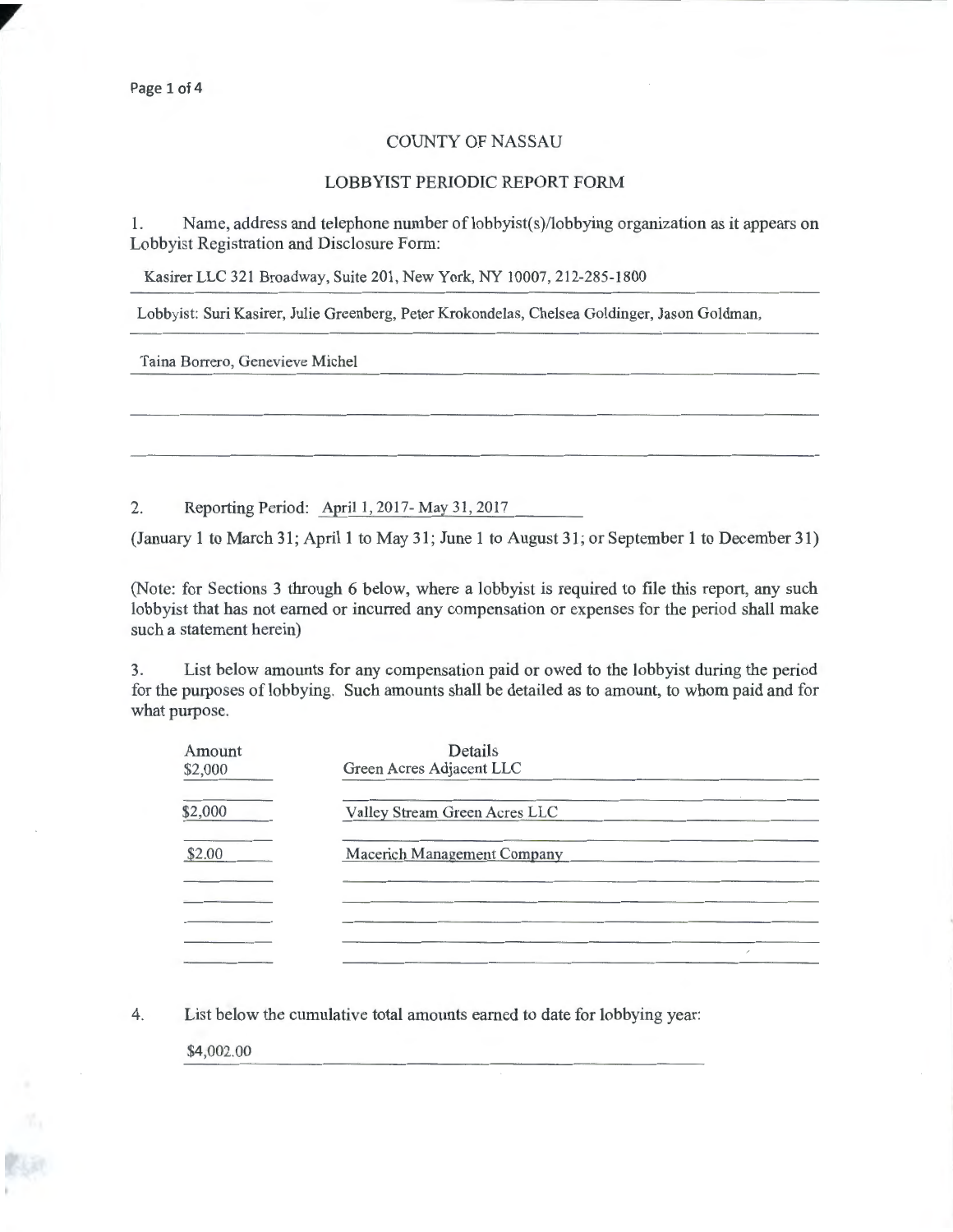Page 2 of 4

5. List below amounts for any expenses expended or incurred by the lobbyist during the period for the purposes of lobbying. Such amounts shall be detailed as to amount, to whom paid and for what purpose.

| Amount | Details                                                                                                         |  |
|--------|-----------------------------------------------------------------------------------------------------------------|--|
| 0.00   | N/A                                                                                                             |  |
|        |                                                                                                                 |  |
|        |                                                                                                                 |  |
|        |                                                                                                                 |  |
|        |                                                                                                                 |  |
|        | the contract of the contract of the contract of the contract of the contract of the contract of the contract of |  |
|        |                                                                                                                 |  |
|        |                                                                                                                 |  |
|        | the contract of the contract of the contract of the contract of the contract of the contract of the contract of |  |
|        |                                                                                                                 |  |

6. List below the cumulative total amounts expended to date for lobbying year:

\$0.00

(In lieu of completing 7 through 10 below, you may attach a copy of your Lobbyist Registration and Disclosure Form, provided the information has not changed.)

7. List whether and where the lobbyist(s)/lobbying organization is registered as a lobbyist (e.g. Nassau County, New York State):

New York State, New York City, Nassau County

8. Name, address and telephone number of client(s) by whom, or on whose behalf, the lobbyist is retained, employed or designated.

Macerich Management Company 11311 North Tatum Blvd. Phoenix, AZ 85028

Green Acres Adjacent LLC 401 Wilshire Blvd, Ste 700, Los Angeles, CA 90401

Valley Stream Green Acres LLC 401 Wilshire Blvd, Ste 700, Los Angeles, CA 90401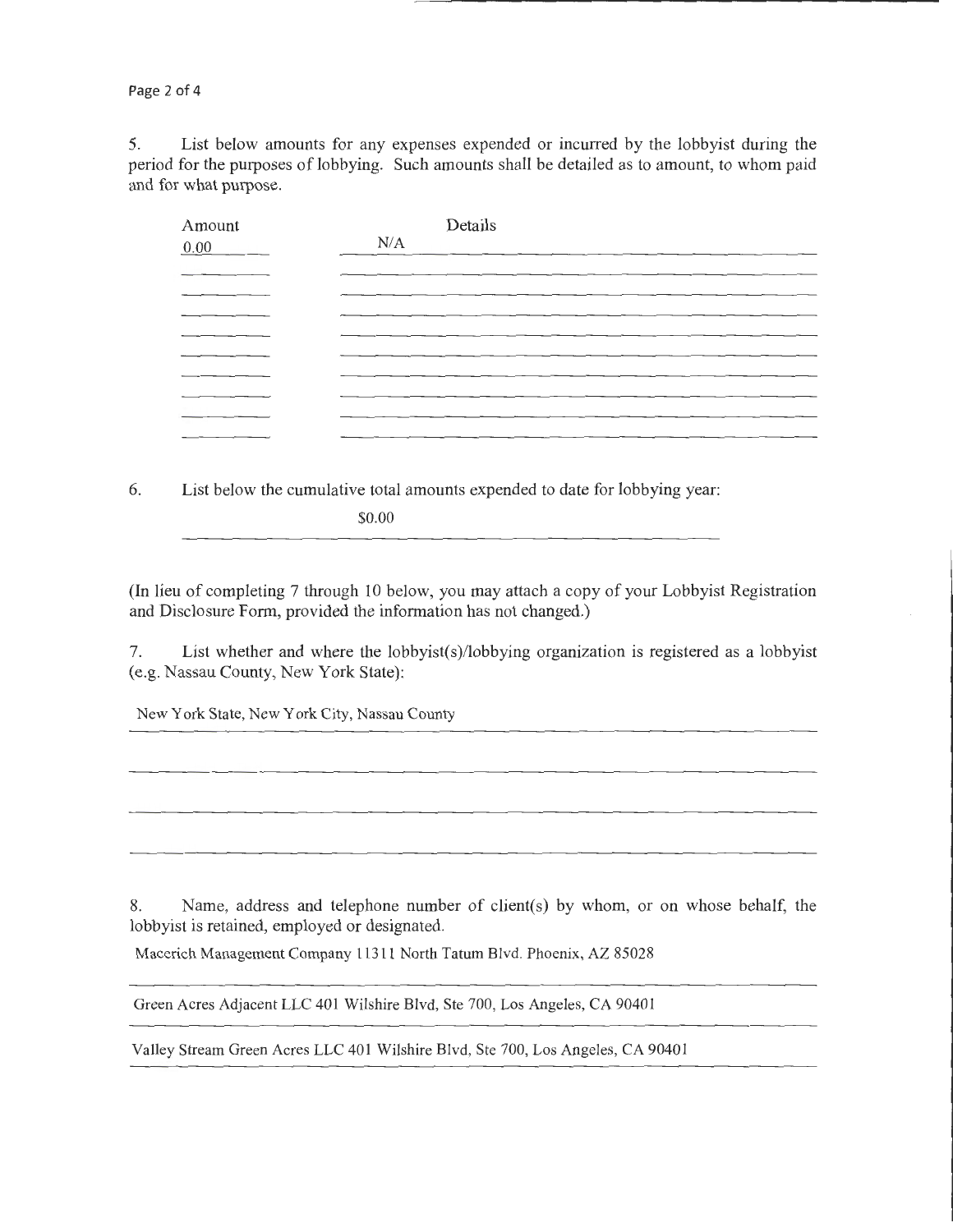Page 3 of 4

Phone for All: 310-394-6000

9. Describe lobbying activity conducted, or to be conducted, in Nassau County, and identify client(s) for each activity listed, during the Reporting Period.

Real Estate Issues on behalf of Macerich Management Company, Green Acres Adjacent LLC, and

Valley Stream Green Acres LLC

10. The name of persons, organizations or governmental entities before whom the lobbyist has lobbied during the period.

Nassau County Executive, Nassau County Legislature, Nassau County Comptroller

Nassau County Police Department, Hempstead Town Board, Hempstead Town Supervisor

Valley Stream Mayor